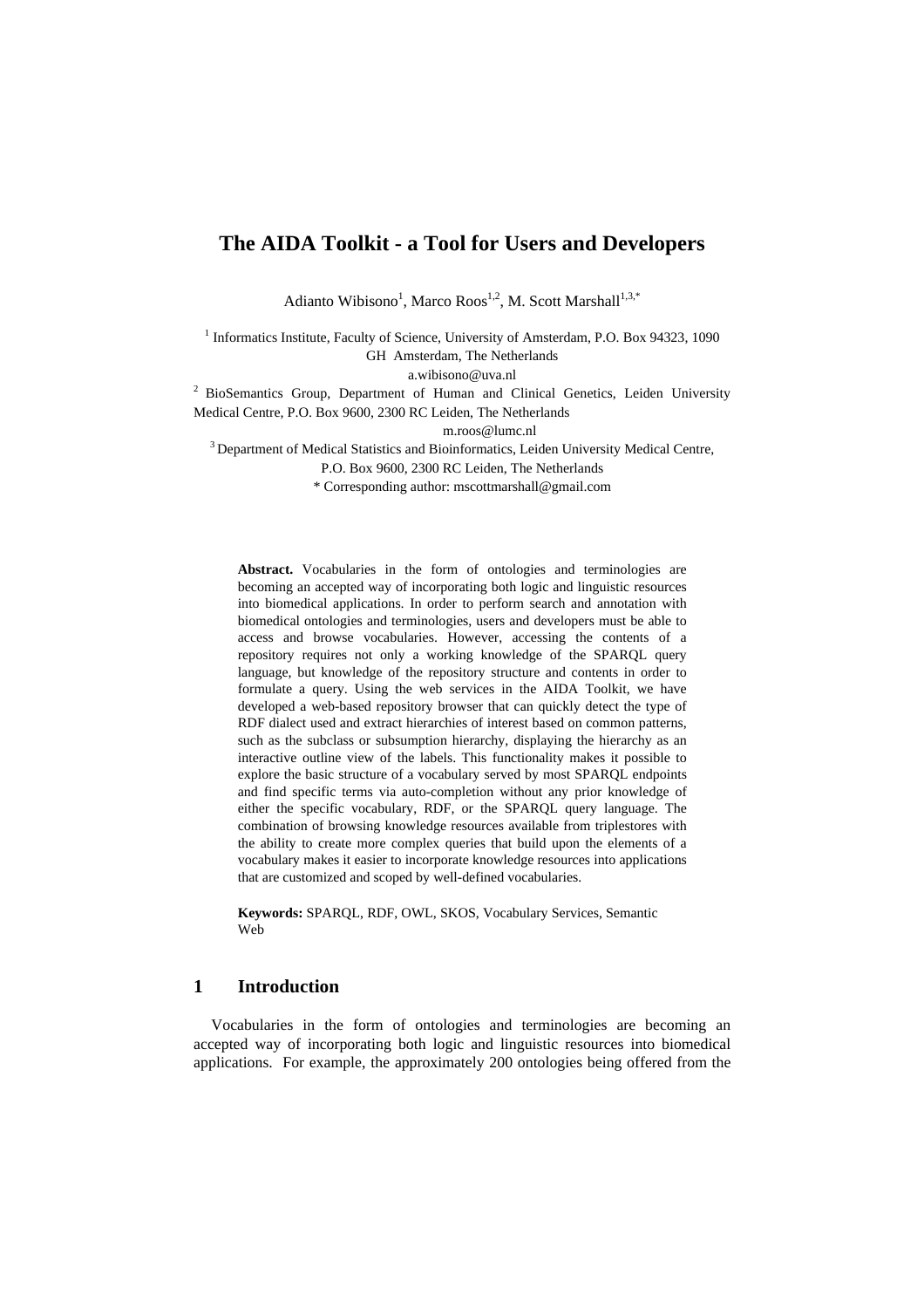#### 2 Wibisono *et al.*

National Center for Biomedical Ontology's Bioportal<sup>[1]</sup> are being integrated into applications via Web API's and a SPARQL endpoint. The practice of incorporating potentially distributed knowledge resources into applications via services is in stark contrast to previous practices of embedding such resources directly into the application and demonstrates an emerging trend to dynamically incorporate the most appropriate and latest vocabularies into applications. However, developers wishing to gain understanding of the vocabularies that they might like to use in their applications are faced with a bootstrapping dilemma: In order to formulate a query in SPARQL that will enable them to browse the vocabulary, they must first know something about the structure of the data.

## **2 The AIDA Toolkit**

l

Using the web services in the AIDA Toolkit, we have developed a web-based repository browser that can quickly detect the type of RDF dialect used (e.g. OWL, SKOS, etc.) and extract hierarchies of interest based on common patterns, such as the subclass or subsumption hierarchy, displaying the hierarchy as an interactive outline view of the labels. The AIDA repository browser<sup>1</sup> is light-weight and flexible, enabling a user to explore vocabularies stored in most triplestores that support the SPARQL API, including Sesame, Virtuoso, Allegrograph, and Mulgara.

The AIDA Toolkit resulted from research done in the context of the Virtual Laboratory for e-Science project in the Netherlands[2]. The first version of the repository browser was built specifically to browse vocabularies in SKOS – the Simple Knowledge Organization System language for thesauri in RDF. The original application was based on web services that used the Sesame query language (SeRQL was used in pre-SPARQL implementations) and required conversion into SKOS in order to browse OWL. Many improvements and extensions have been added, including support for SPARQL, multiple repository types, REST, and OWL browsing, as well as auto-completion of labels, a repository configuration panel, and the ability to search the labels of several repositories at different SPARQL endpoints simultaneously. With the Direct Link functionality of the client, users can exchange URLs that enable the browsing of a vocabulary directly from the URL. Threaded updates of the plus symbol indicators (of subtree contents) in the outline view and caching have improved the user experience.

The AIDA browsing functionality has been used to browse SNOMED-CT and MeSH in SKOS. It has also been used to create a Taverna plugin, for the semantic annotation of bioinformatics workflows and workflow data using, for example, the myGrid ontology[3,4]. As well as shielding non-technical users from technical details

<sup>&</sup>lt;sup>1</sup> http://ws.adaptivedisclosure.org/search/ (note: substitute "dev" for "ws" for the latest release)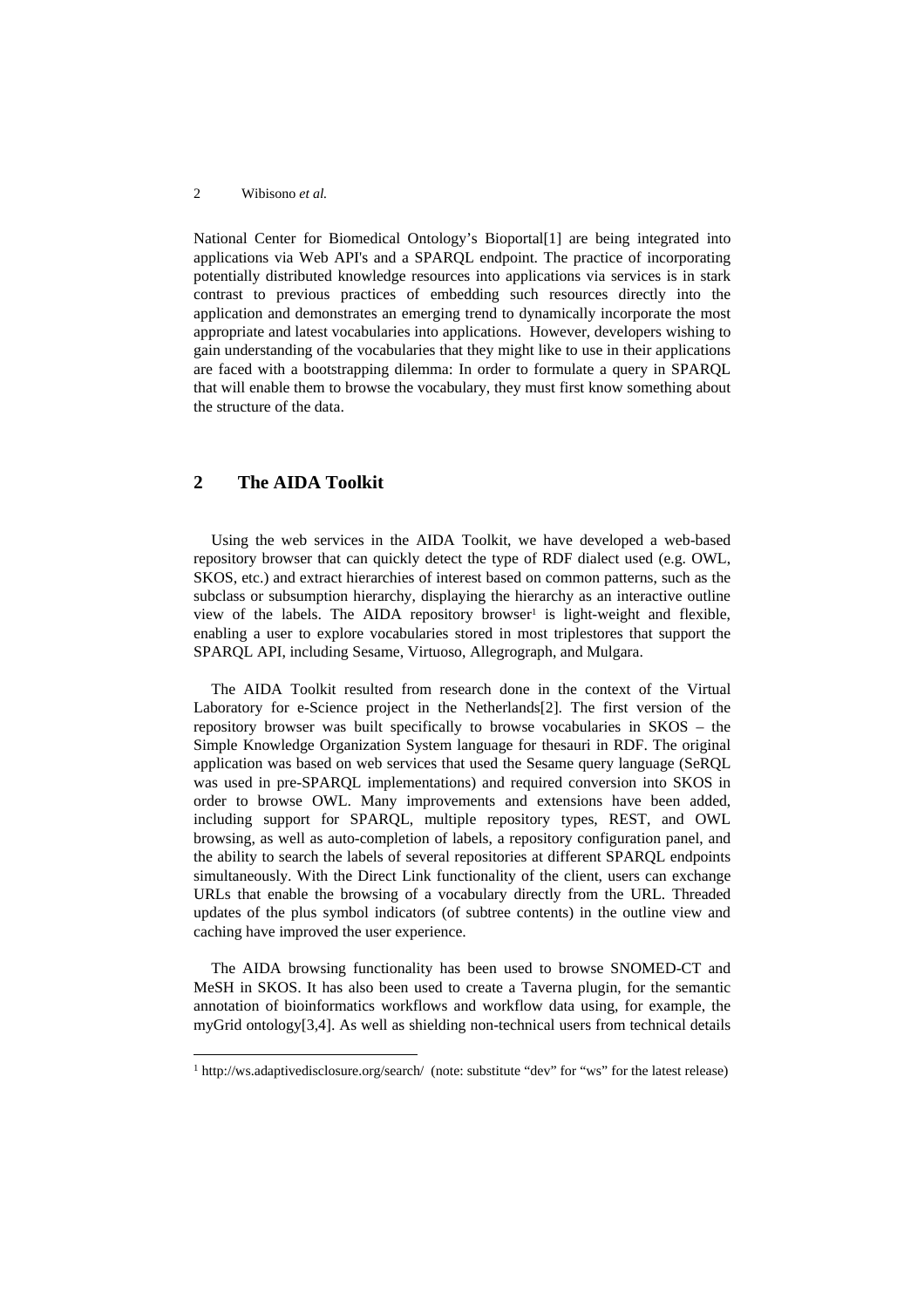while providing them access to data 'where it lives', AIDA makes it possible for developers to inspect the working SPARQL queries that have been used 'under the hood' with a 'View Source' feature and modify them for use on the data in the same repository. The extraction patterns used can be modified directly by the user without requiring recompilation, achieving agile interface development when unexpected patterns in the data are encountered. Another feature of the web-based AIDA application is direct access to Lucene indexes, such as a PubMed index that is refreshed nightly and accessible to our own services at http://ws.adaptivedisclosure.org. The latest build of the AIDA Toolkit can be downloaded[5] and run in one's own instance of tomcat, for example, giving developers the ability to create their own customized Lucene indexes from their own literature corpus.

Our intention with the AIDA Repository Browser web client is to give developers some basic functionality as a starting point for exploring vocabularies in a triplestore, such as the ability to search for labels via auto-completion or the search tab in the repository browser. We also wanted to provide an example web application that makes use of the AIDA Web Services to show how vocabulary services can be embedded and applied in a web setting to personalize and customize interfaces with labels that come directly from those vocabulary services. This approach is more flexible than importing an entire vocabulary into application memory.

### **3 Future Work**

The query editor would be more useful if users could name and save edited queries for future use. Such named queries could be programmed to automatically run and compare to previous results, for example, as unit tests[6] that will alert developers to changed results when ontologies or mappings are altered. Another application of the result comparison functionality could be for alerts to new results in literature search. For this reason and for the purposes of annotation functionality, we have begun prototyping user authentication with OpenID.

With SWObjects[7], it is possible to create *semantic views* of both triple stores and relational databases*,* through the use of mapping rules implemented as SPARQL Constructs. In principle, the hierarchical views that we create in the AIDA repository browser with pre-coded query patterns could be more flexibly managed with dynamic SWObjects mappings, specially generated for hierarchical extraction.

As query federation is further developed, the provision of provenance about a given repository and its contents will make it possible to automatically locate data sources that meet specific criteria. AIDA could eventually make use of repository provenance to guide the choice of both repositories and the named graphs within them.

Finally, lexical and semantic synonym expansion during auto-completion of query patterns in the query editor could be accomplished with access to a list of related